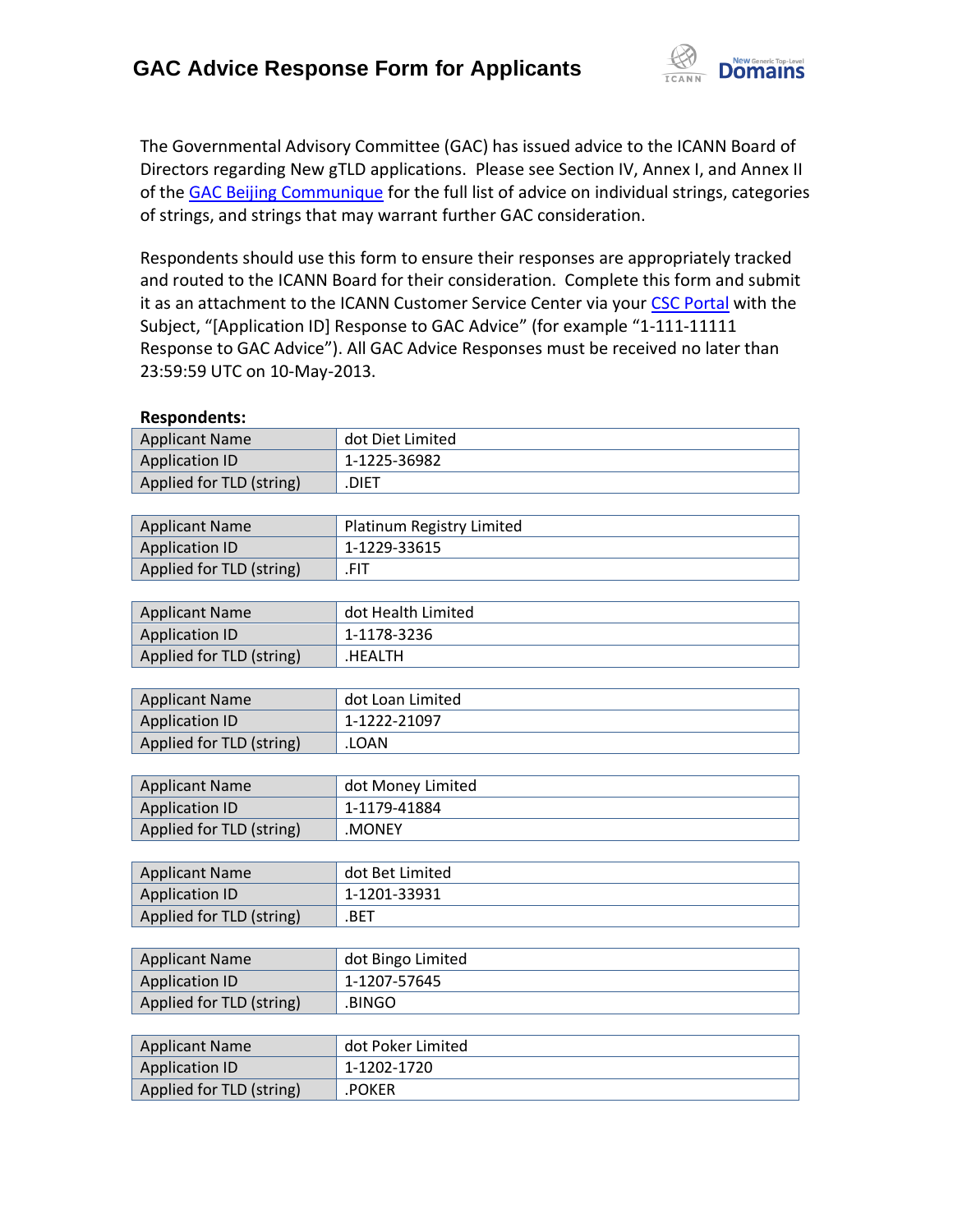

| <b>Applicant Name</b>    | dot Casino Limited             |
|--------------------------|--------------------------------|
| <b>Application ID</b>    | 1-1203-44541                   |
| Applied for TLD (string) | .CASINO                        |
|                          |                                |
| <b>Applicant Name</b>    | <b>Spring Registry Limited</b> |
| <b>Application ID</b>    | 1-1241-87032                   |
| Applied for TLD (string) | .CHARITY                       |
|                          |                                |
| <b>Applicant Name</b>    | dot Game Limited               |
| <b>Application ID</b>    | 1-1177-24251                   |
| Applied for TLD (string) | .GAME                          |
|                          |                                |
| <b>Applicant Name</b>    | dot Movie Limited              |
| <b>Application ID</b>    | 1-1180-29599                   |
| Applied for TLD (string) | .MOVIE                         |
|                          |                                |
| <b>Applicant Name</b>    | dot Music Limited              |
| <b>Application ID</b>    | 1-1175-68062                   |
| Applied for TLD (string) | .MUSIC                         |
|                          |                                |
| <b>Applicant Name</b>    | Diamond Registry Limited       |
| <b>Application ID</b>    | 1-1224-46400                   |
| Applied for TLD (string) | .FASHION                       |
|                          |                                |
| <b>Applicant Name</b>    | dot Support Limited            |
| <b>Application ID</b>    | 1-1210-70457                   |
| Applied for TLD (string) | .DOWNLOAD                      |
|                          |                                |
| <b>Applicant Name</b>    | dot Sale Limited               |
| <b>Application ID</b>    | 1-1235-38087                   |
| Applied for TLD (string) | .SALE                          |
|                          |                                |
| <b>Applicant Name</b>    | dot News Limited               |
| <b>Application ID</b>    | 1-1172-3099                    |
| Applied for TLD (string) | .NEWS                          |
|                          |                                |
| <b>Applicant Name</b>    | dot Accountant Limited         |
| <b>Application ID</b>    | 1-1240-93305                   |
| Applied for TLD (string) | .ACCOUNTANT                    |
|                          |                                |
| <b>Applicant Name</b>    | <b>Silver Registry Limited</b> |
| <b>Application ID</b>    | 1-1183-17612                   |
| Applied for TLD (string) | .LAW                           |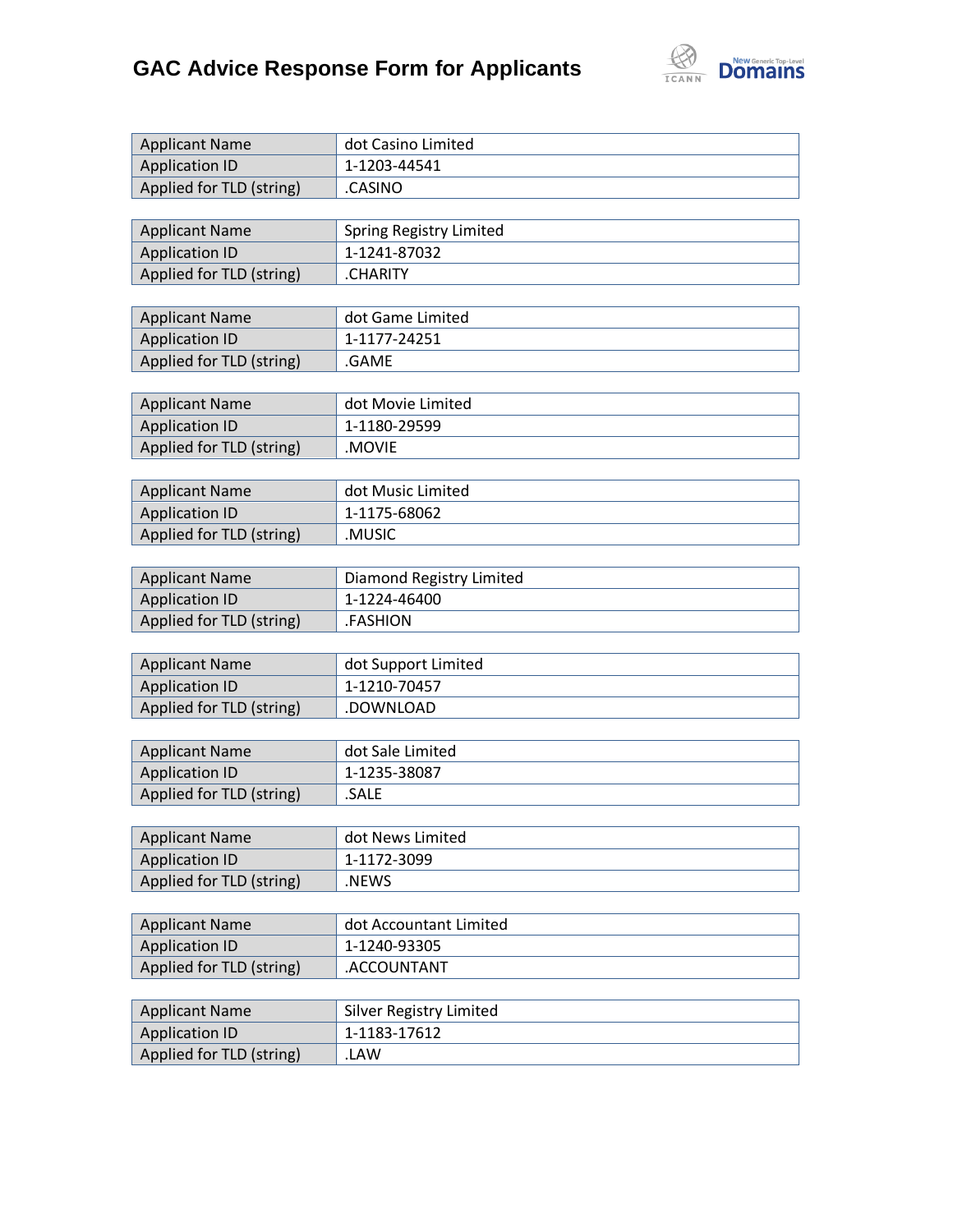

| <b>Applicant Name</b>    | dot Wine Limited |
|--------------------------|------------------|
| <b>Application ID</b>    | 1-1223-37711     |
| Applied for TLD (string) | <b>WINE</b>      |

| <b>Applicant Name</b>    | dot App Limited |
|--------------------------|-----------------|
| Application ID           | 1-1182-25681    |
| Applied for TLD (string) | .APP            |

| Application ID<br>1-1231-63687    |  |
|-----------------------------------|--|
|                                   |  |
| Applied for TLD (string)<br>.PLAY |  |

| <b>Applicant Name</b>    | Bronze Registry Limited |
|--------------------------|-------------------------|
| Application ID           | 1-1217-96477            |
| Applied for TLD (string) | .BOOK                   |

### **Response:**

Famous Four Media Limited, which represents the applicants for the above applied for strings appreciates the opportunity to respond to the GAC advice offered on new gTLDs as communicated through the GAC Communiqué Delivered on 11 April 2013. The GAC advice offered is broad and unprecedented. In some cases, many of the items touch on policies that we had already planned on incorporating into our applications.

One area where we remain concerned is the broad brush used by the GAC in placing strings into categories without having considered individual applicant's plans for operating these strings.

We agree that certain strings warrant closer examination because of the nature of the domains that will be registered in the relevant gTLD. The operator of the registry needs to be held to the highest standard and should be beyond reproach in how they have or will operate a business.

That is why we have designed and will implement a robust set of policies and procedures to ensure that registrants and end users experience a world class TLD with enhanced safeguards worthy of the endeavors of the registry. Unfortunately, we don't know if the GAC members who raised concerns with these strings examined specific applications to see how they intend to operate.

We have invested significant time and resources developing our application to operate the relevant gTLD and are focused on a safe and secure operation of the TLD once awarded. In particular, we have put a tremendous amount of time into developing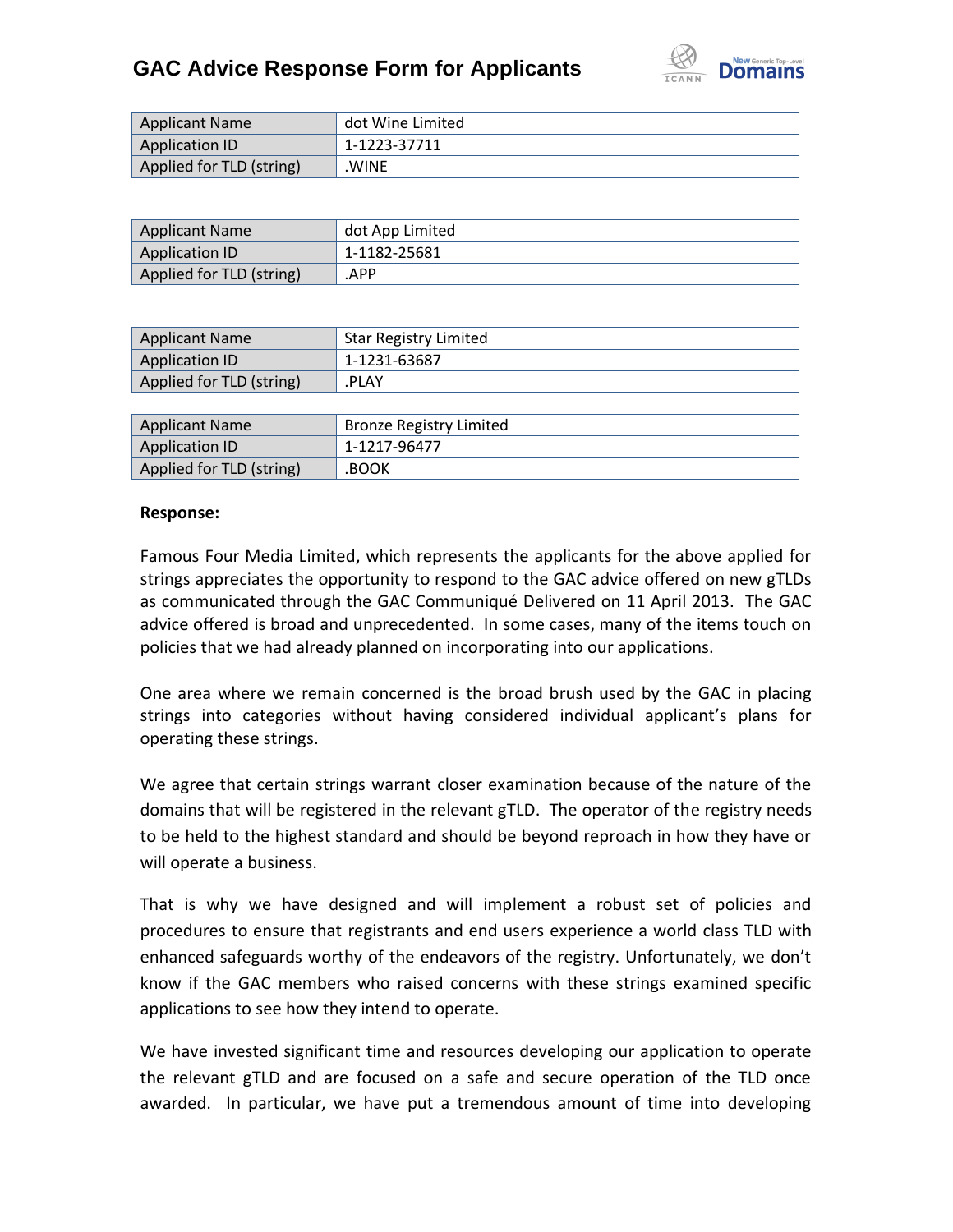

additional rights protection mechanisms as well as establishing policies and procedures for preventing and mitigating malicious activity.

We also believe that by limiting the Board consideration of the GAC advice to only the New gTLD Program Committee, the Board is depriving itself of key resources who could contribute to a meaningful discussion about what are considered issues of public policy versus what might be coined "operational advice." Having Board Members with operational experience could beneficially inform other Board Members about what the practical limitations of some of the advice might be.

In this response, we reference our responses to the relevant paragraphs of the GAC advice. Where we make no comment, either we believe that the relevant aspect of the GAC advice is not relevant to our applied for string, or there is no comment to make.

*c. Strings for Further GAC Consideration In addition to this safeguard advice, that GAC has identified certain gTLD strings where further GAC consideration may be warranted, including at the GAC meetings to be held in Durban .*

*i. Consequently, the GAC advises the ICANN Board to: not proceed beyond Initial Evaluation with the following strings : .shenzhen (IDN in Chinese), .persiangulf, .guangzhou (IDN in Chinese), .amazon (and IDNs in Japanese and Chinese), .patagonia, .date, .spa, . yun, .thai, .zulu, .wine, .vin*

### **OUR RESPONSE**

The applicant has already sent a separate response pertaining to our application for .date to the Board for consideration. As it relates to our application for .wine, we would make the following comments:

- We did not receive any Early Warnings related to the application for .wine (1- 1223-37711) so we were quite surprised and taken back that the GAC has asked for ours and other applications for .wine being held back. Since the publication of the GAC advice on April 11, we have not received any formal correspondence from ICANN or the GAC as to why the GAC has asked for a hold on this application. This raises a very important concern that we hope the ICANN Board shares.
- The ICANN Board should be concerned with issues of fundamental fairness and transparency in the GAC Early Warning and Objection Process.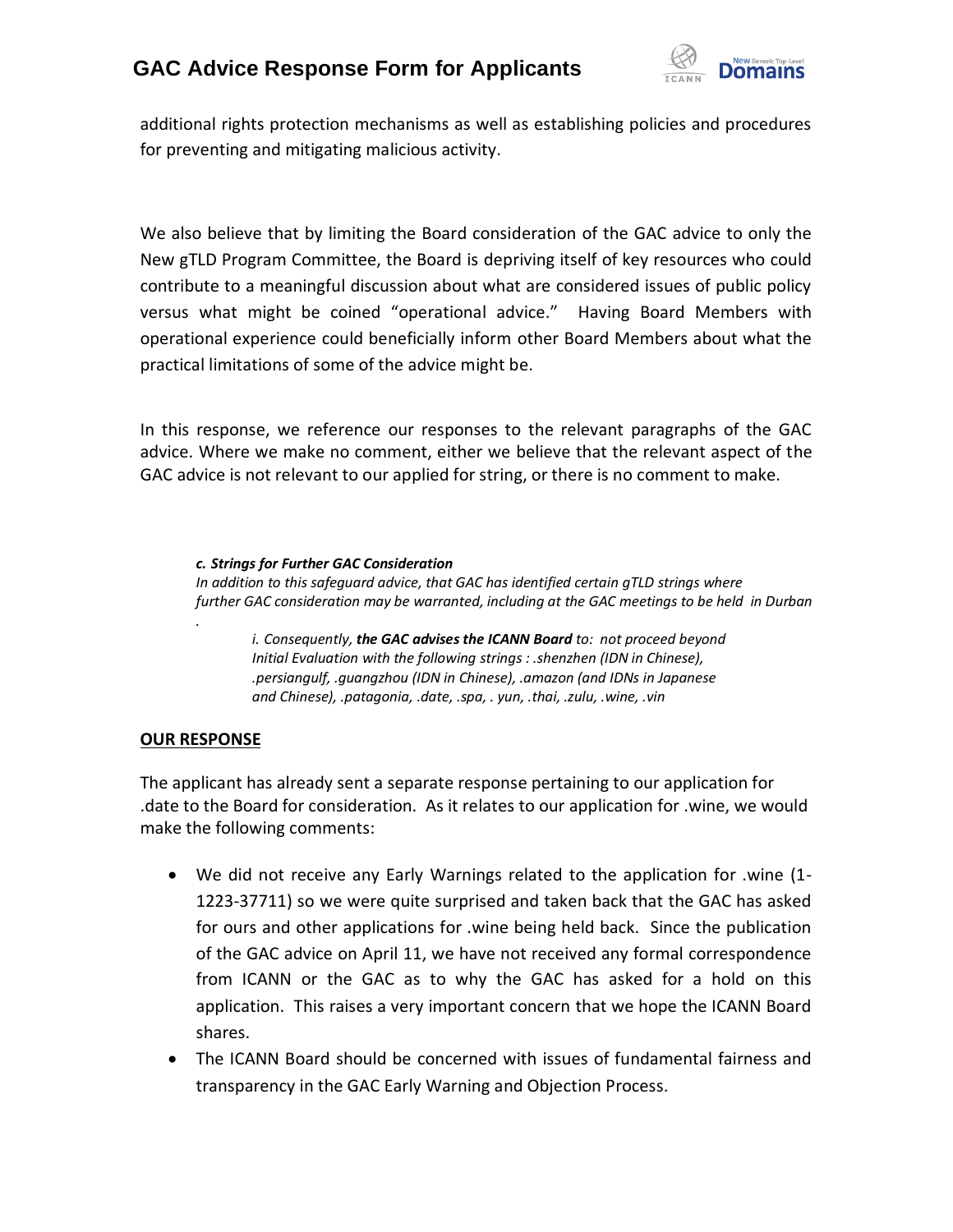

- As an applicant in the new gTLD program, we have subjected ourselves to following the rules and procedures that govern the program, including the GAC Early Warning and Advice procedures. It is impossible for an applicant to effectively discuss the potential issues with the .wine application with the GAC or individual members of the GAC if they themselves do not engage in good faith notice and discussions with applicants. We think the lack of rationale provided for this portion of the advice is fundamentally unfair.
- Applied for applications were revealed on June 13, 2012. The GAC issued Early Warning in November. During those 5 months of deliberations, not one country stepped forward and raised an issue with our application for .wine.
- Since November, another 5 months passed with no indications from the GAC or individual countries that there were concerns with our application for .wine. On April 11 2013, we like everyone else, received the Communiqué asking for additional delays to our application.
- This case of Advice is unfortunate because it came without warning or explanation. That is not what the ICANN Board envisioned and certainly not what applicants expected after paying fees and submitting applications. It is also contrary to the express wording of the Applicant Guidebook at paragraph 3.1 which provides "*The receipt of GAC advice will not toll the processing of any application (i.e., an application will not be suspended but will continue through the stages of the application process).*"

Ultimately our hope is through the ICANN Board consultation with the GAC, the GAC would communicate its rationale for delaying our application so that we may be presented with the opportunity to allay any concerns. Absent that, we ask the ICANN Board to exercise its authority as outlined in the ICANN Bylaws and Applicant Guidebook and not delay the processing of our application for .wine by rejecting the GAC advice on this application.

### *e. Community Support for Applications The GAC advises the Board:*

*i. that in those cases where a community, which is clearly impacted by a set of new gTLD applications in contention, has expressed a collective and clear opinion on those applications, such opinion should be duly taken into account, together with all other relevant information.*

### **OUR RESPONSE**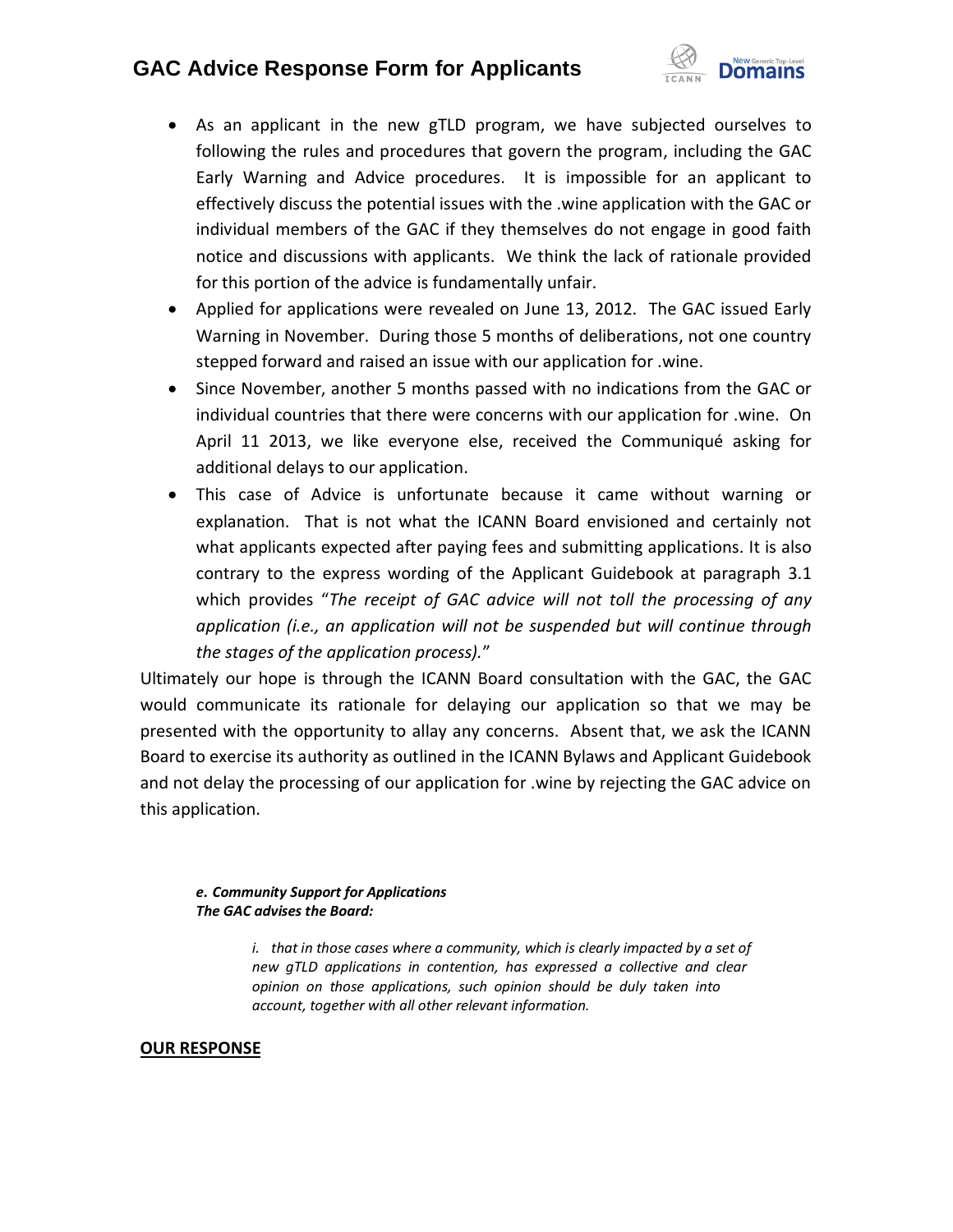

We do not fully understand this advice. If the GAC is asking the ICANN Board to pick one applicant over another because of community support outside of the Community Priority Criteria or Community Objection process, we believe that this is not in accordance with the new gTLD process or within the powers of the ICANN Board. Our understanding of the program is that applicants are being evaluated on 3 important components 1) Background Checks, 2) Technical Capability and 3) Financial Wherewithal. If an applicant passes those criteria and is not subject to any objections or contentions, they would be awarded the string.

Unlike some previous rounds, this application round is not a "beauty contest" where applications are judged against each other.

If a community had issues with a particular application, there were several opportunities available to them through the new gTLD program. 1) They could have filed their own application as a standard application or they could have applied as a community priority application and upon successfully fulfilling the ICANN designated criteria for a community, been awarded the TLD. 2) They could have filed a formal objection against an application. 3) They could have petitioned the Independent Objector to file a formal objection, or 4) They could have petitioned the ALAC to file a formal objection. There were plenty of opportunities for communities to apply for their own strings or alternatively, weigh in and oppose competing applications, but in many cases, the communities did not.

We urge the ICANN Board to keep in mind one key facet of the program: in a contention set, an applicant who achieves the community priority designation automatically is awarded the string. In all other cases, absent mutual agreement, contentions must be resolved by the last resort auction.

*f. Singular and plural versions of the same string as a TLD The GAC believes that singular and plural versions of the string as a TLD could lead to potential consumer confusion. Therefore the GAC advises the ICANN Board to: i. Reconsider its decision to allow singular and plural versions of the same strings.*

### **OUR RESPONSE**

We agree with ICANN CEO Fadi Chehadé and the ICANN Board's collective responses to these questions in Beijing, that the independent panels have ruled and it would not be appropriate for either ICANN or the Board to overturn these decisions.

#### *g. Protections for Intergovernmental Organisations*

*The GAC stresses that the IGOs perform an important global public mission with public funds, they are the creations of government under international law, and their names and acronyms warrant special protection in an expanded DNS. Such protection, which the GAC has previously advised, should be a priority.*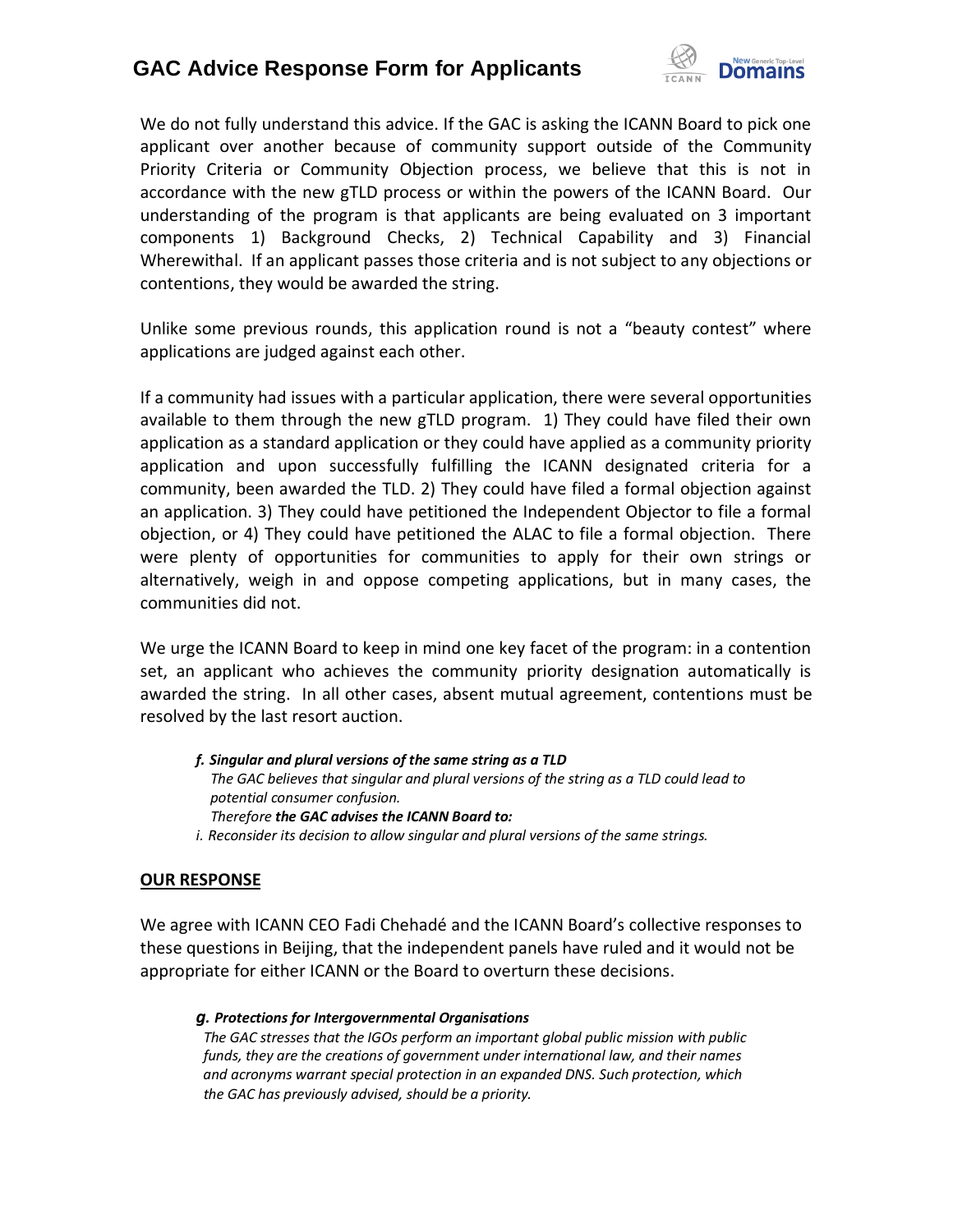

*This recognizes that IGOs are in an objectively different category to other rights holders, warranting special protection by ICANN in the DNS, while also preserving sufficient flexibility for workable implementation.*

*The GAC is mindful of outstanding implementation issues and commits to actively working with IGOs, the Board, and ICANN Staff to find a workable and timely way forward.*

*Pending the resolution of these implementation issues, the GAC reiterates its advice to the ICANN Board that:*

*i. appropriate preventative initial protection for the IGO names and acronyms on the provided list be in place before any new gTLDs would launch.*

### **OUR RESPONSE**

We consider the Protection of Intergovernmental Organization ("IGO") names to be very important. As part of our applications, we committed to implementing a program to protect IGO's, well before any ICANN Board or GNSO action on this issue.

As the GNSO is currently devising a policy related to this issue, the applicant will implement any GNSO recommendations made in this very important area. Absent the timely conclusion of the GNSO work, each Applicant will use strings registered as second level domains in the .int gTLD as the basis for this protection. To register in the .int domain, the Registrants must be an IGO that meets the requirements found in RFC 1591. The .int domain is used for registering organizations established by international treaties between or among national governments and which are widely considered to have independent international legal personality. Thus, the names of these organizations, as with geographic names, can lend an official imprimatur, and if misused, be a source of public confusion or deception.

In addition to the mandated and additional reservation of geographic names as provided for in response to Question 22, each Applicant will reserve, and thereby prevent registration of, all names that are registered as second level domains in the most recent .int zone as of 1st November 2012. By doing so, the relevant Applicant will extend additional protection to IGOs that comply with the current eligibility requirements for the .int gTLD as defined at http:⁄⁄www.iana.org⁄domains⁄int⁄policy⁄, and that have obtained a second-level registration in the .int zone.

As regards acronyms, we have already agreed with the Chair of the GAC representative, in a letter of 29 January 2013, stating that:

"*we also understand that the GAC is working towards generating a refined list of IGOs that is likely to be different from the composition of the .Int zone file. We understand this list shall be comprised of the acronyms of IGOs established under an international treaty between or among national governments. We are pleased to inform you that FFM would be pleased to commit to the protection of such a list in the manner detailed above or to work with the GAC in a manner*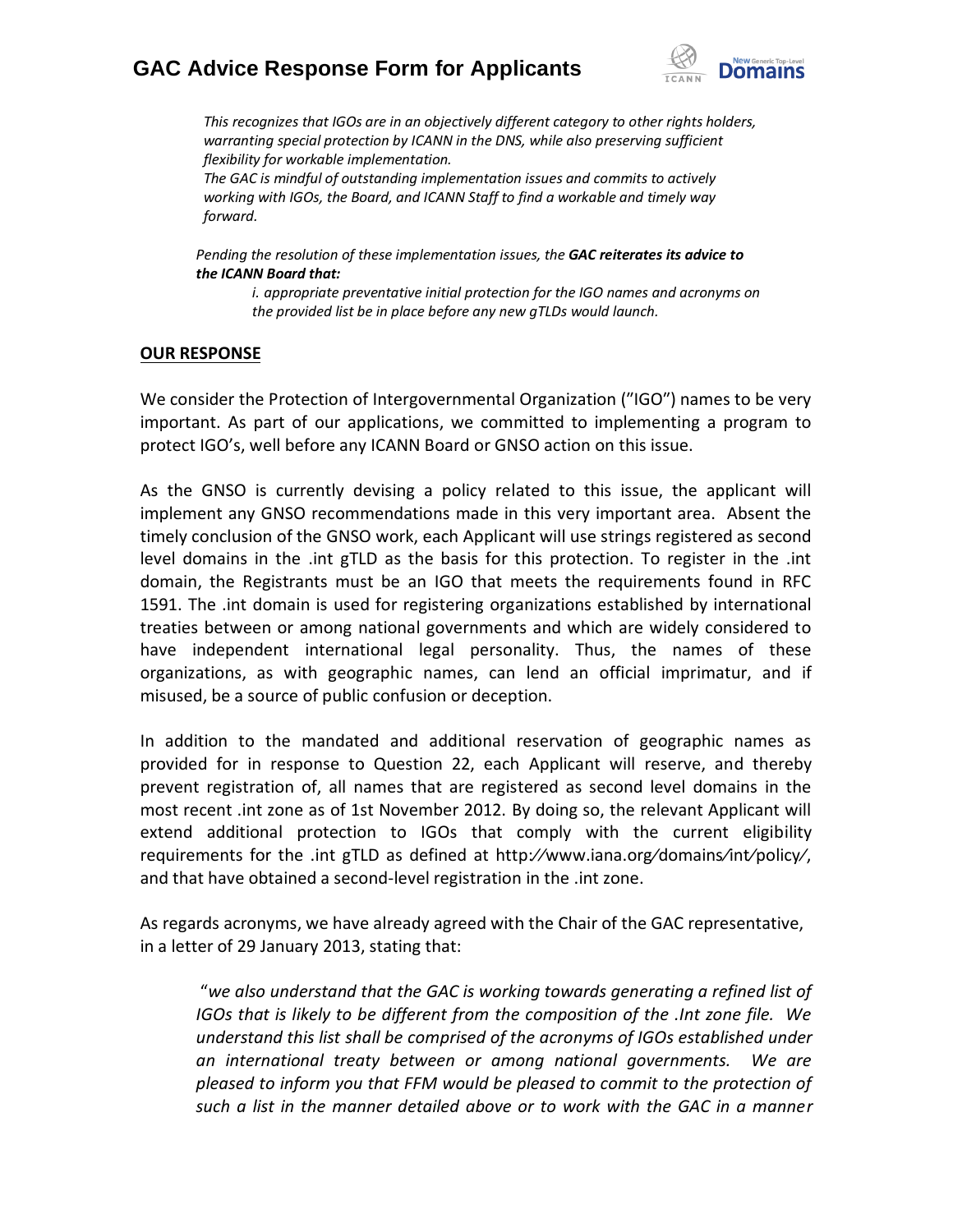

*that best ensures protection and release of IGO names on said list. Moreover, FFM would be pleased to make itself available to the GAC to discuss procedures for the protection and release of IGO names at the GAC's convenience."*

We have not yet had sight of the list.

*3. WHOIS The GAC urges the ICANN Board to: a. ensure that the GAC Principles Regarding gTLD WHOIS Services, approved*

*in 2007, are duly taken into account by the recently established Directory Services Expert Working Group.*

*The GAC stands ready to respond to any questions with regard to the GAC Principles.*

*The GAC also expects its views to be incorporated into whatever subsequent policy development process might be initiated once the Expert Working Group concludes its efforts.*

### **OUR RESPONSE**

The applicant understands that the results of the Expert Working Group will be subject to the GNSO policy making process. As such, each Applicant will abide by and decisions that come from that process.

### *5. Public Interest Commitments Specifications The GAC requests:*

*b.*

*more information on the Public Interest Commitments Specifications on the basis of the questions listed in annex II.*

### **OUR RESPONSE**

At the time of the drafting of this response, the PIC Specification and accompanying PICDRP is still in draft form. We are eager to hear the Board's answers to these very important questions.

#### *ANNEX I*

### *Safeguards on New gTLDs*

*The GAC considers that Safeguards should apply to broad categories of strings. For clarity, this me ans*

any application for a relevant string in the current or future rounds, in all languages applied for. *The GAC advises the Board that all safeguards highlighted in this document as well as any other safeguard requested by the ICANN Board and/or implemented by the new gTLD registry and regis trars*

*should:*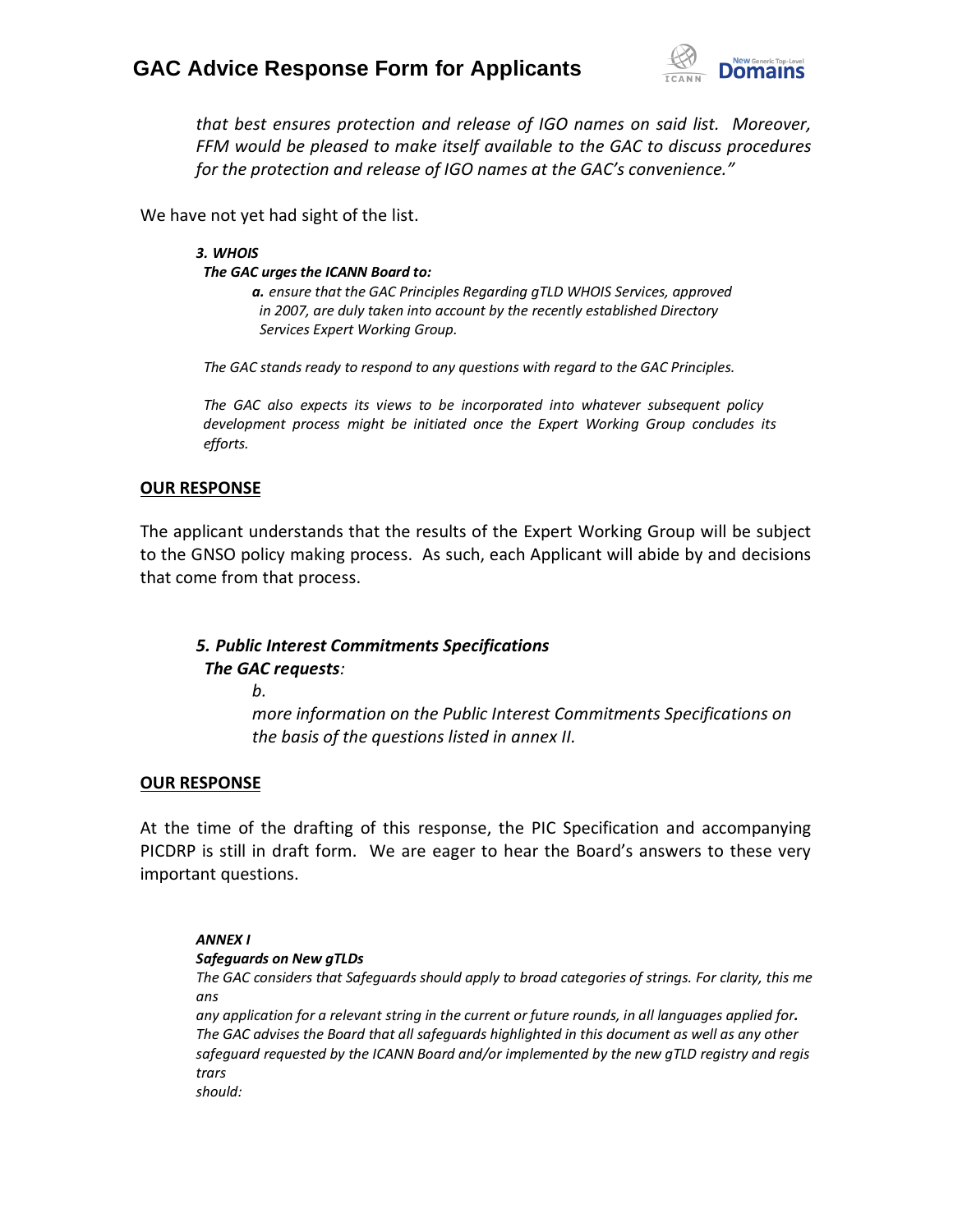

*be implemented in a manner that is fully respectful of human rights and fundamental fre edoms*

*as enshrined in international and, as appropriate, regional declarations, conventions, tre aties*

*and other legal instruments –*

*including, but not limited to, the UN Universal Declaration of Human Rights.*

• *respect all substantive and procedural laws under the applicable jurisdictions.*

•

•

*be operated in an open manner consistent with general principles of openness and nondiscrimination.*

### *Safeguards Applicable to all New gTLDs*

*The GAC Advises that the following six safeguards should apply to all new gTLDs and be subject t o*

*contractual oversight.*

*1. WHOIS verification and checks — Registry operators will conduct checks on a statistically significant basis to identify registrations in its gTLD with deliberately false, inaccurate or incomplete WHOIS data at least twice a year. Registry operators will weight the sample towards registrars with the highest percentages of deliberately false, inaccurate or incomplete records in the previous checks. Registry operators will notify the relevant registrar of any inaccurate or incomplete records identified during the checks, triggering the registrar's obligation to solici t*

*accurate and complete information from the registrant.*

### **OUR RESPONSE**

As a general principle, the applicant supports the goals of accurate Whois. As a responsible registry operator we take our obligations seriously but it is important to remember that the registry does not have a direct contractual relationship with the registrant, only the registrar does so many of the Whois requirements will fall to registrars.

To demonstrate our commitment to accurate Whois, we have incorporated several safeguards into our applications including:

 Each applicant will, of its own volition and no less than twice per year, perform a manual review of a random sampling of gTLD domain names in its Registry to test the accuracy of the WHOIS information. This can easily be weighted towards Registrars with the previously highest percentages of deliberately false, inaccurate or incomplete WHOIS data in previous checks. Although this will not include verifying the actual information in the WHOIS record, we will be examining the WHOIS data for prima facie evidence of inaccuracies. In the event that such evidence exists, it shall be forwarded to the sponsoring Registrar, who shall be required to address those complaints with their Registrants. Thirty days (30) after forwarding the complaint to the Registrar, we will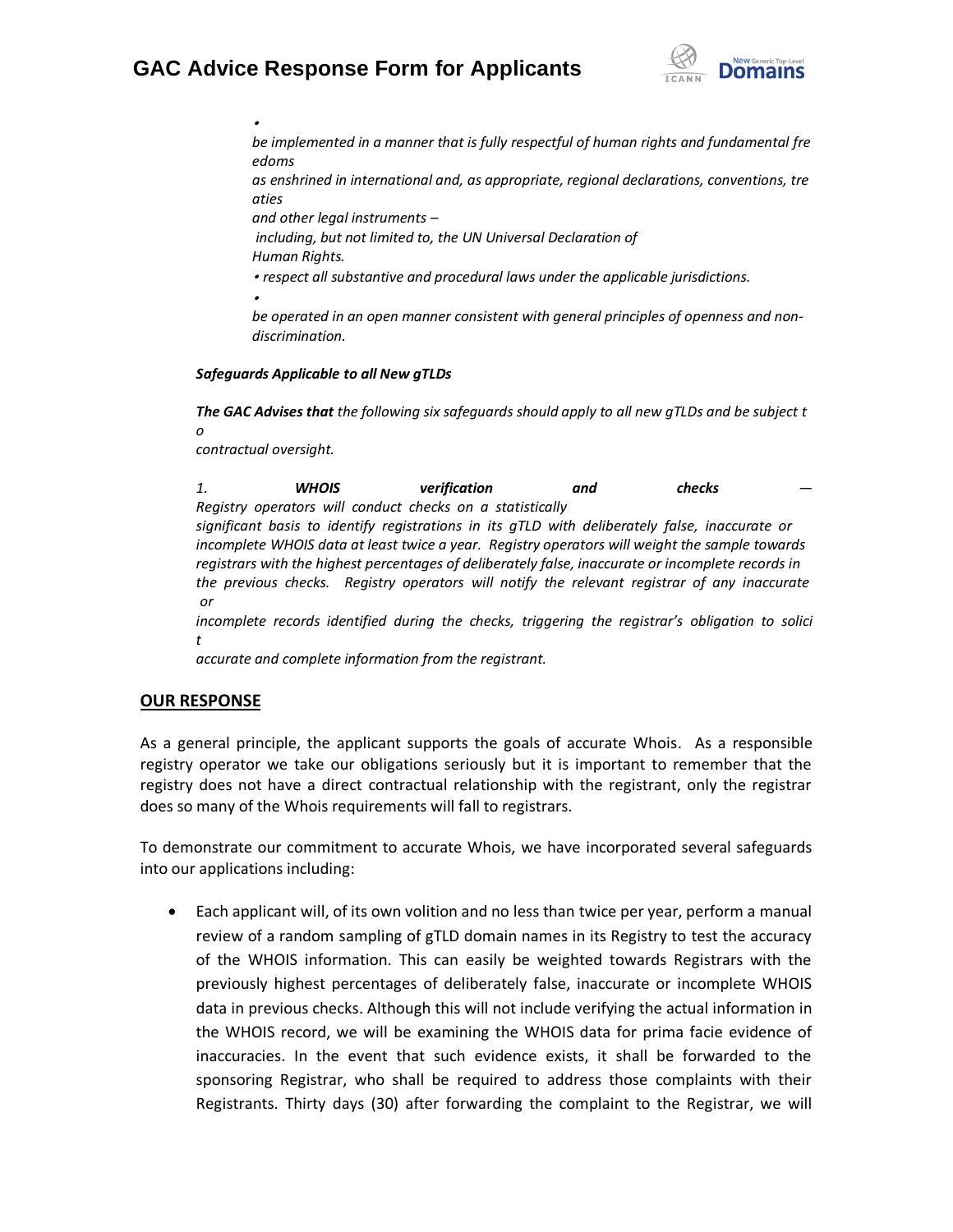

reexamine the current WHOIS data for names that were alleged to be inaccurate to determine if the information was corrected, the domain name was deleted, or some other action was taken. If the Registrar has failed to take any action, or it is clear that the Registrant was either unwilling or unable to correct the inaccuracies, we reserve the right to suspend the applicable domain name(s) until such time as the Registrant is able to cure the deficiencies.

- We will require in the Registry-Registrar Agreement that all accredited Registrars in this gTLD will be obliged to verify WHOIS data for each record they have registered in the gTLD twice a year. Verification can take place via email, phone or any other method to confirm the accuracy of the WHOIS data associated with the domain name. We will randomly audit WHOIS records to ensure compliance and accuracy. As part of the gTLD Abuse reporting system, users can report missing or incomplete WHOIS data via the Registry website.
- We will require as part of the RRA obligations that all accredited Registrars for the gTLD participate in the abuse prevention and mitigation procedures and policies, as well as efforts to improve the accuracy and completeness of WHOIS data. In addition, we will work to develop an economic incentive program, such as Market Development Funds for Registrars who meet certain SLAs for performance in this area.
- The Registry Backend Services Provider regularly reminds Registrars of their obligation to comply with ICANN's WHOIS Data Reminder Policy, which was adopted by ICANN as a consensus policy on 27 March 2003 (http:⁄⁄www.icann.org⁄en⁄Registrars⁄wdrp.htm). The Registry Backend Services Provider sends a notice to all Registrars once a year reminding them of their obligation to be diligent in validating the WHOIS information provided during the registration process, to investigate claims of fraudulent WHOIS information, and to cancel domain name registrations for which WHOIS information is determined to be invalid.

*2. Mitigating abusive activity— Registry operators will ensure that terms of use for registrants include prohibitions against the distribution of malware, operation of botnets, phishing, piracy, trademark or copyright infringement, fraudulent or deceptive practices, counterfeiting or otherwise engaging in activity contrary to applicable law.*

### **OUR RESPONSE**

We support these requirements and each applicant will include these in its terms of use. In practical terms, each applicant has already included them in its response to Question 28.14 which means that such activities will be monitored in practice.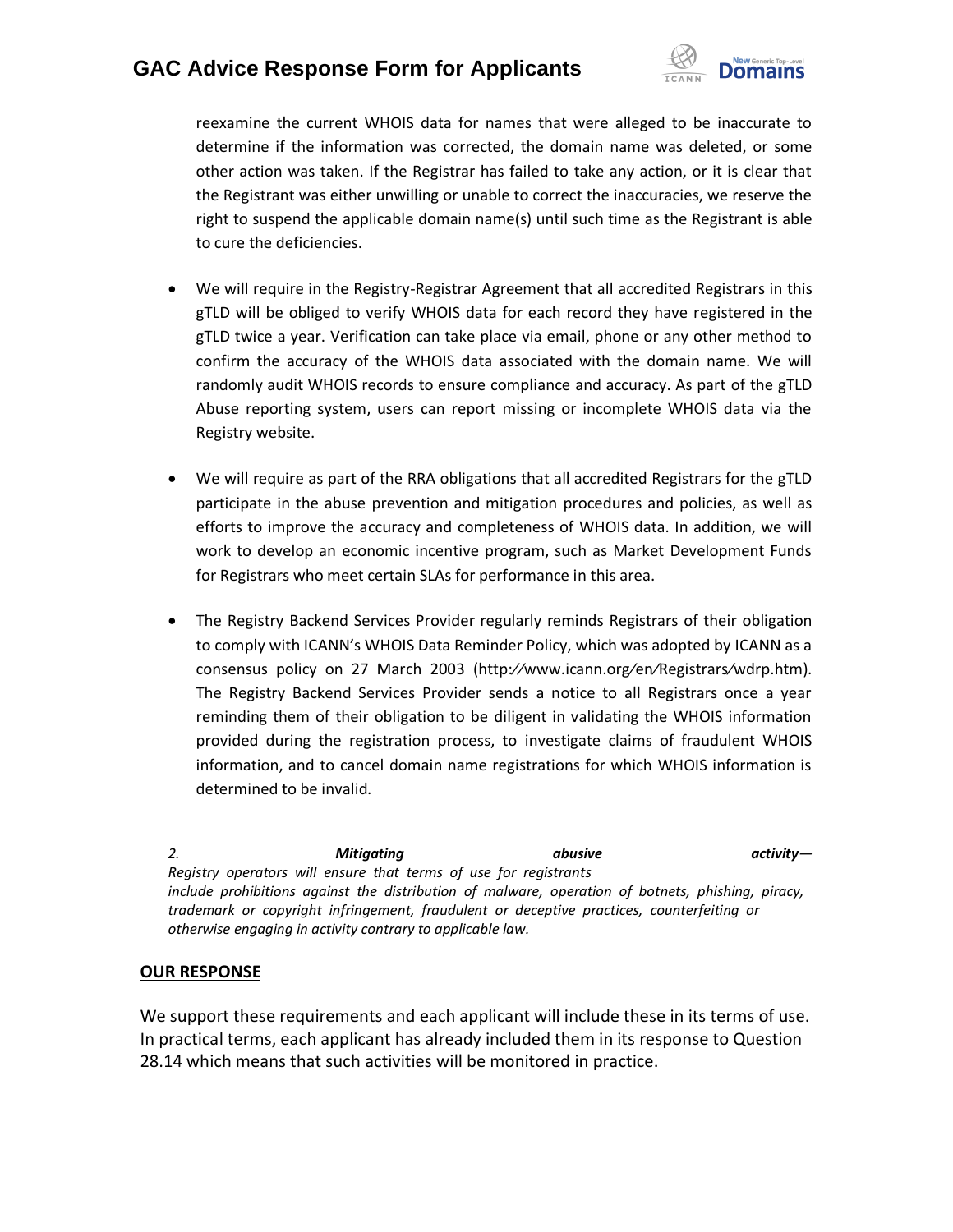

*3. Security checks— While respecting privacy and confidentiality, Registry operators will periodically conduct a technical analysis to assess whether domains in its gTLD are being used to perpetrate security threats, such as pharming, phishing, malware, and botnets. If Registry operator identifies security risks that pose an actual risk of harm, Registry operator will no tify*

*the relevant registrar and, if the registrar does not take immediate action, suspend the domain name until the matter is resolved.*

### **OUR RESPONSE**

This applicant is planning on deploying a type of malware scanning that would accomplish this but we also understand that this is not a required element of the registry operations out outlined by ICANN. We would be voluntarily deploying this technology.

*4. Documentation— Registry operators will maintain statistical reports that provide the number of inaccurate WHOIS records or security threats identified and actions taken as a result of its*

*periodic WHOIS and security checks. Registry operators will maintain these reports for the*

*agreed contracted period and provide them to ICANN upon request in connection with contractual obligations.*

### **OUR RESPONSE**

Statistical reports can be maintained in respect of the periodic checks we undertake. We are concerned that any requirement to provide such data should not be specific to individual registrants which could be in breach of the applicants' data protection obligations.

### *5. Making and Handling Complaints –*

*Registry operators will ensure that there is a mechanism for making complaints to the registry operator that the WHOIS information is inaccurate or that the domain name registration is being used to facilitate or promote malware, operation of botnets, phishing, piracy, trademark or copyright infringement, fraudulent or deceptive practices, counterfeiting or otherwise engaging in activity contrary to applicable law.*

### **OUR RESPONSE**

We see no issue with this recommendation. As required by the Registry Agreement, each Applicant will establish and publish on its website a single abuse point of contact responsible for addressing inquiries from law enforcement and the public related to malicious and abusive matters requiring expedited attention. The relevant Applicant will provide a timely response to abuse complaints concerning all names registered in the gTLD by registrars and their resellers. The relevant Applicant will also provide such information to ICANN prior to the delegation of any domain names in the gTLD. This information shall consist of, at a minimum, a valid name, e-mail address dedicated solely to the handling of malicious conduct complaints and a telephone number and mailing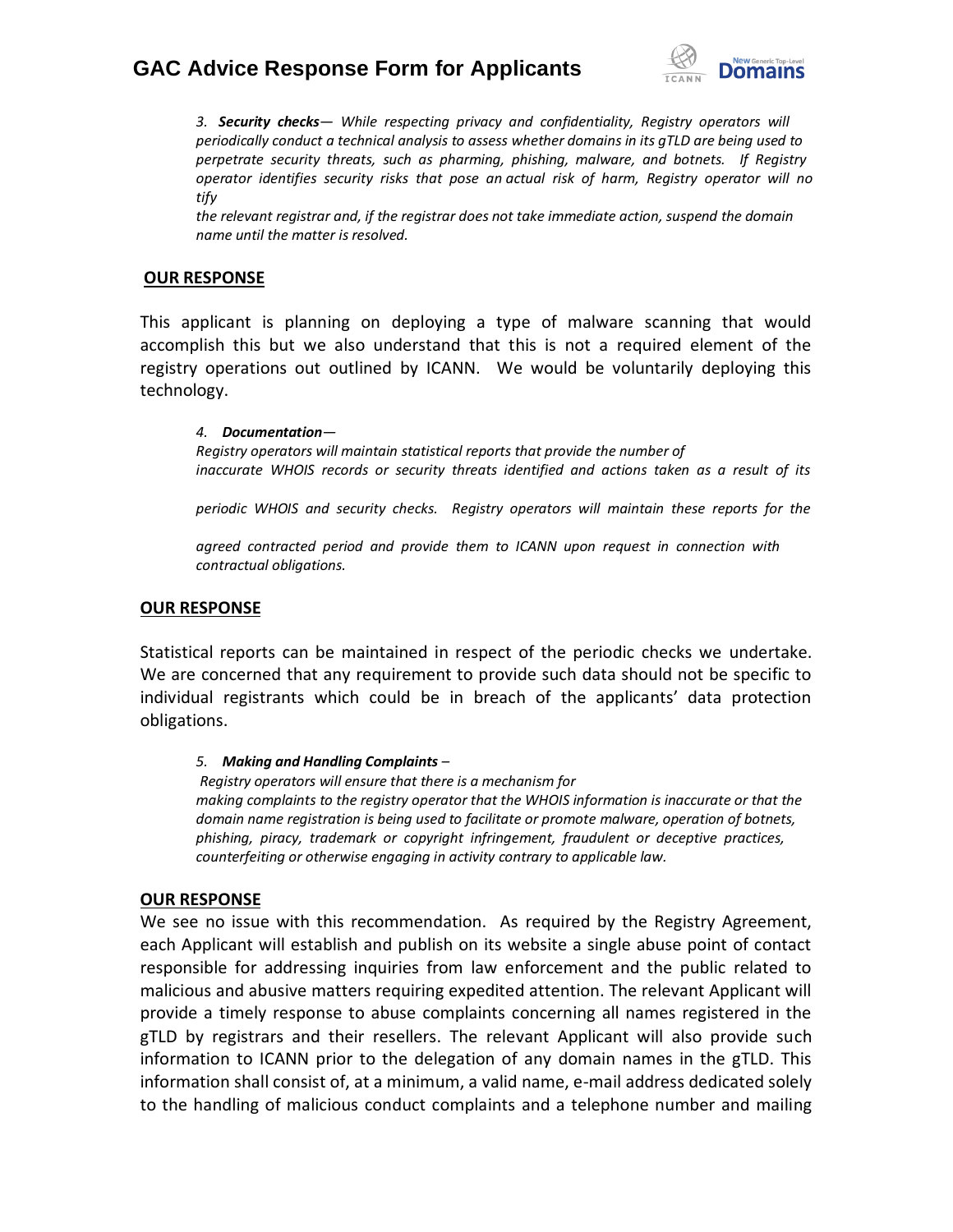

address for the primary contact. The relevant Applicant will ensure that this information will be kept accurate and up to date and will be provided to ICANN if and when changes are made. In addition, with respect to inquiries from ICANN-Accredited Registrars, the Applicant's Registry Backend Services Provider shall have an additional point of contact, as it does today, handling requests by Registrars related to abusive domain name practices. Many of the strings in our portfolio include a requirement for websites to include a seal (the Abuse Prevention and Mitigation Seal), which will allow internet uses to redirect to the abuse page for the registry which will contain all the relevant information for reporting abuse.

#### 6. **Consequences** –

Consistent with applicable law and any related procedures, registry operators shall ensure that there are real and immediate consequences for the demonstrated provision of false WHOIS information and violations of the requirement that the domain name should not be used in breach of applicable law; these consequences should include suspension of the domain name.

### **OUR RESPONSE**

This entire paragraph is vague and unclear. The GAC should be required to more fully explain what the problem is they are trying to solve and the rationale behind this recommendation.

#### **Categories**

The following safeguards are intended to apply to particular categories of new gTLDs as detailed below.

#### *Category 1*

*Consumer Protection, Sensitive Strings, and Regulated Markets:*

#### *The GAC Advises the ICANN Board:*

• *Strings that are linked to regulated or professional sectors should operate in a way that is consistent with applicable laws. These strings are likely to invoke a level of implied trust from consumers, and carry higher levels of risk associated with consumer harm. The following safeguards should apply to strings that are related to these sectors:*

#### *1.*

*Registry operators will include in its acceptable use policy that registrants comply with all applicable laws, including those that relate to privacy, data collection, consumer protection (including in relation to misleading and deceptive conduct), fair lending, debt collection, organic farming, disclosure of data, and financial disclosures.*

#### *2.*

*Registry operators will require registrars at the time of registration to notify registrants of this requirement.*

*3Registry operators will require that registrants who collect and maintain sensitive healt h and financial data implement reasonable and appropriate security measures commensurate with the offering of those services, as defined by applicable law and*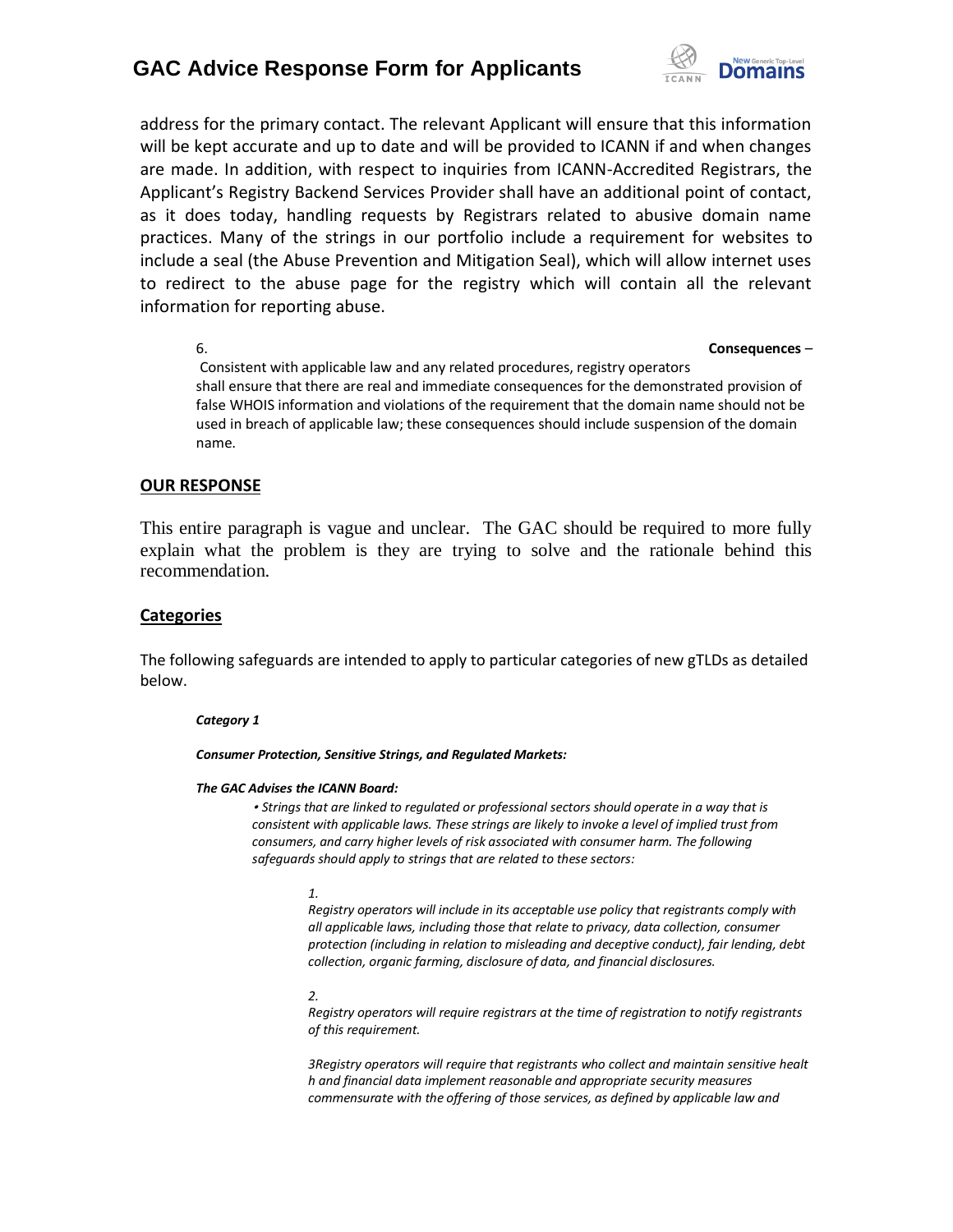

*recognized industry standards.*

*4.Establish a working relationship with the relevant regulatory, or industry selfregulatory, bodies, including developing a strategy to mitigate as much as possible the ri sks of fraudulent, and other illegal, activities.*

*5.Registrants must be required by the registry operators to notify to them a single point of contact which must be kept up-todate, for the notification of complaints or reports of registration abuse, as well as the contact details of the relevant regulatory, or industry self-regulatory, bodies in their main place of business.*

### **OUR RESPONSE**

On recommendation number 5, the first part of the sentence, up to "abuse" is presumably a function of the WHOIS but when read in combination with the second part of the sentence, it is unclear what the GAC is asking for. The ICANN Board should ask for more explanation and rationale from the GAC on this point.

#### *The GAC further advises the Board:*

*1. In addition, some of the above strings may require further targeted safeguards, to address specific risks, and to bring registry policies in line with arrangements in place offline. In particular, a limited subset of the above strings are associated with market sectors which have clear and/or regulated entry requirements (such as: financial, gambling, professional services, environmental, health and fitness, corporate identifiers, and charity) in multiple jurisdictions, and the additional safeguards below should apply to some of the strings in those sectors:*

> *6. At the time of registration, the registry operator must verify and validate the registrants' authorisations, charters, licenses and/or other related credentials for participation in that sector.*

*7. In case of doubt with regard to the authenticity of licenses or credentials, Registry Operators should consult with relevant national supervisory authorities, or their equivalents.*

*8. The registry operator must conduct periodic post-registration checks to ensure registrants' validity and compliance with the above requirements in order to ensure they continue to conform to appropriate regulations and licensing requirements and generally conduct their activities in the interests of the consumers they serve.*

#### **OUR RESPONSE**

We are extremely concerned with the recommendations in this section and ask the ICANN Board to reject them. These recommendations go well beyond our interpretation of the GAC advice as defined in the Guidebook as "the process for GAC Advice for New gTLDs is intended to address applications that are identified by governments to be problematic, e.g., that potentially violate national law or raise sensitivities."